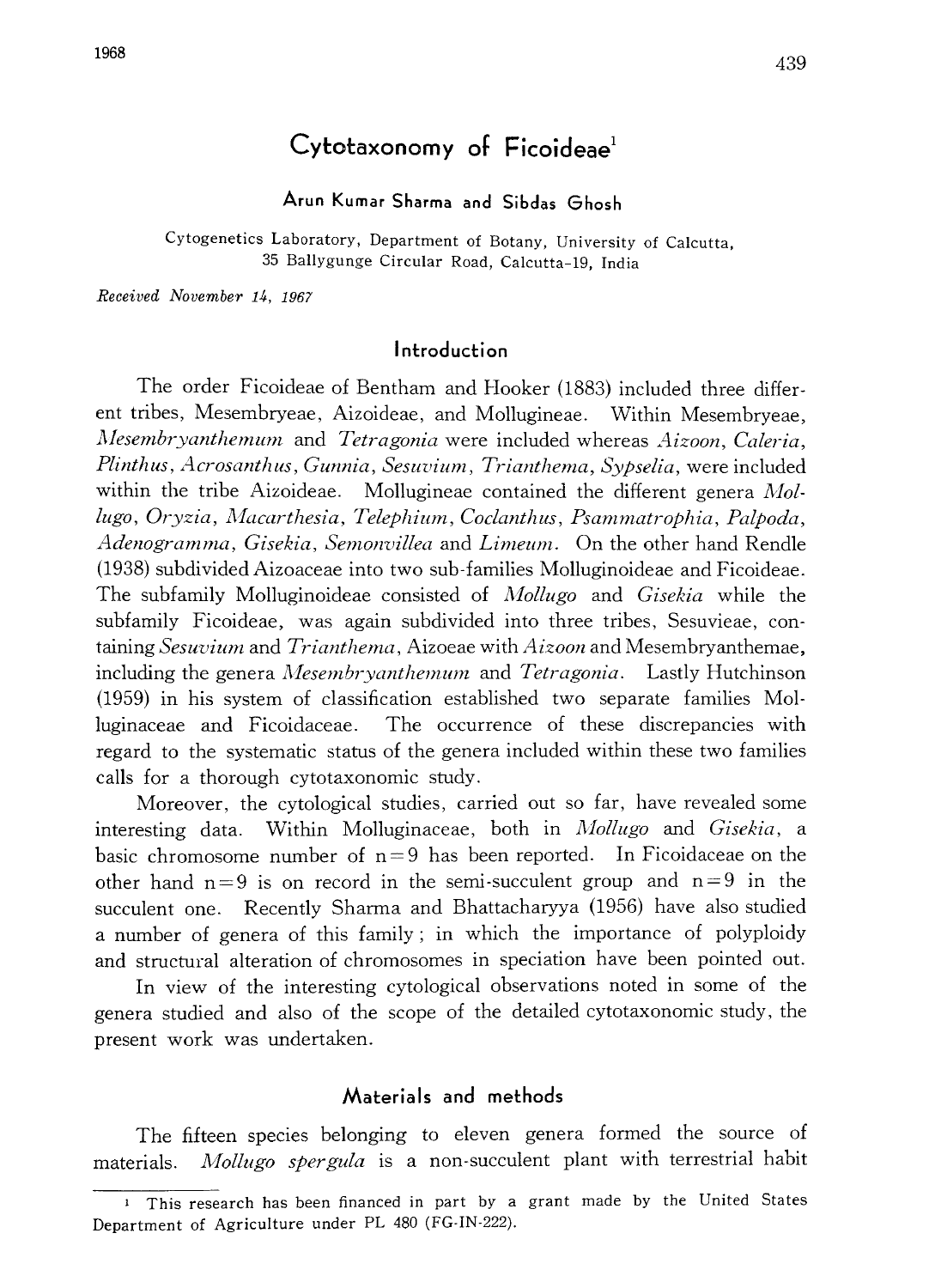and superior ovary, whereas *Trianthema monogyna* has thick leaves, and is a semi-succulent with superior ovary. Both are common weeds of West Bengal. The other plants are horticultural succulents with inferior ovary. They were obtained from the Imperial Nursery in Calcutta, the Ghosh Nursery at Darjeeling and the Chandra Nursery at Kalimpong.

Studies of the somatic chromosomes were mainly made from temporary squash preparations of young healthy root tips. Different pretreating chemicals were tried of which  $0.002 M$  aq. oxyquinolene solution for ten to fifteen minutes at  $4^{\circ}$ C and two hours forty five to fifty minutes at  $8^{\circ}$ -10 $^{\circ}$ C was found to be most suitable. The root-tips were fixed in acetic-alcohol  $(1:2)$ mixture for one hour, followed by heating for a few seconds and staining in  $2\%$  aceto-orcein solution and N. HCl mixture  $(9:1)$ . The root tips were kept overnight in the stain and finally squashed in 45% acetic acid. The squashes were made permanent by inverting the slides in tertiary butyl alcohol till the cover slip detached and then mounting in euparal.

Figures were drawn with  $\times$ 12.5 eye piece and on 1.3 apochromatic objective with a condenser of  $1.3$  N.A. at a table magnification of approximately  $\times$  1950.

In the figures and idiograms, the chromosomes with secondary constric tions have been drawn in outline.

# **Observations**

The observations show that the species investigated form a natural as semblage. Except only two species namely Trianthema monogyna with  $2n=28$  and *Bergeranthus jamesii*  $2n=66$ , all the other species have  $2n=18$ chromosomes or multiples of 9. In general, they range from medium sized to short with a definite gradation in size. The individual karyotypes can be described as follows:-

1. *Mollugo spergula* Linn.  $(2n=36=A_4+A_2'+B_2+C_{20}+D_8)$ 

The somatic complement of this species contains  $2n=36$  chromosomes (Fig. 1), three pairs of chromosomes bear secondary constrictions.

The morphology of the chromosomes, on the basis of their length and positions of the constrictions, may be described as follows:

- Type A: Two pairs of comparatively long chromosomes  $(5.12\mu$  and  $4.48\mu$ , each with two constrictions, primary and secondary, one nearly median and the other nearly submedian on the comparatively shorter distal arm.
- Type A':--One pair of comparatively long chromosomes  $(4.16\mu)$ , each with a nearly median primary constriction and satellite at the distal end of the shorter arm.
- Type B:  $\text{One pair of comparatively long chromosomes } (4.16\mu)$ , having nearly median primary constrictions.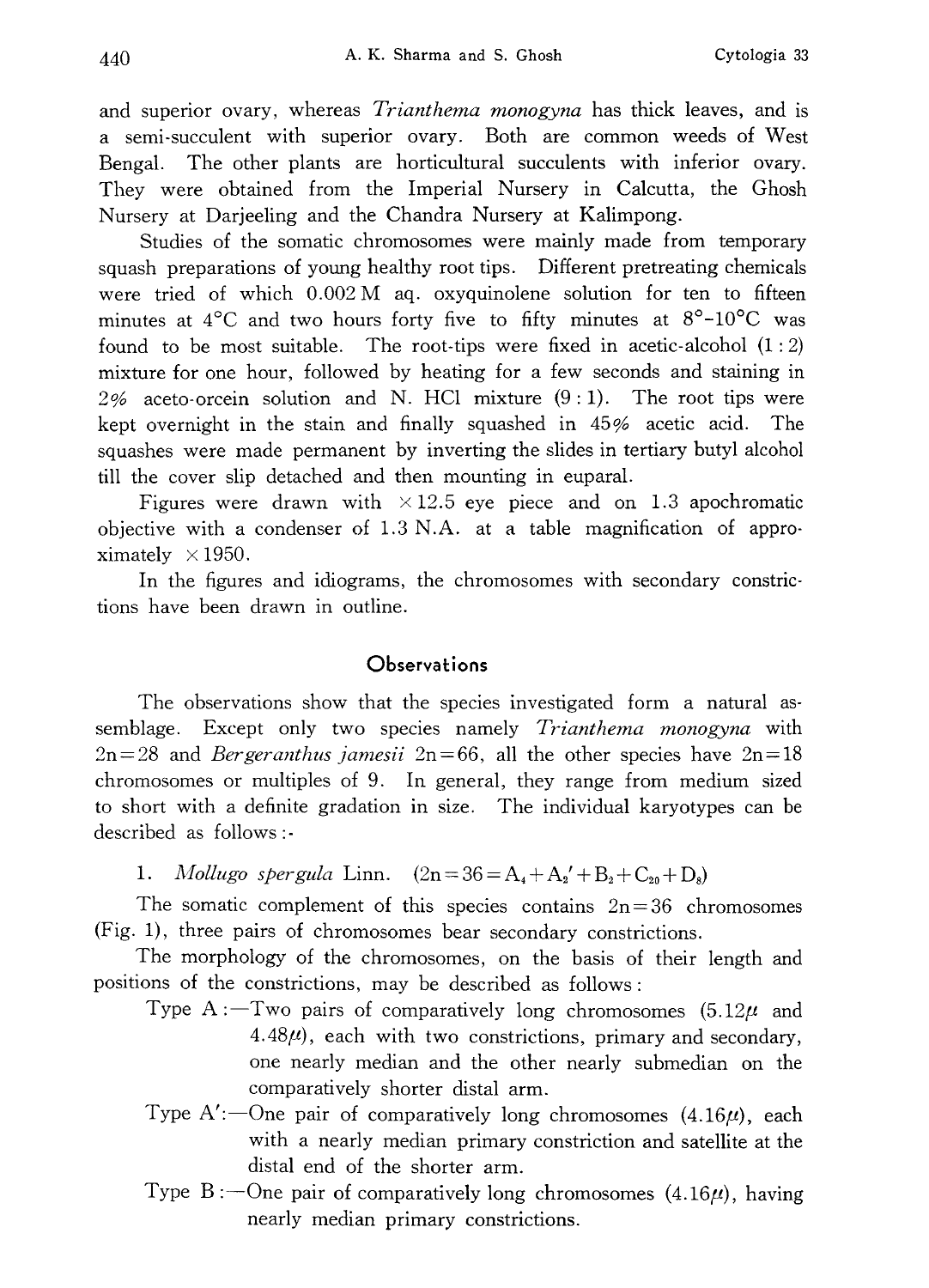8 Ω

▲

A A' B C

Type C:—Ten pairs of medium sized chromosomes,  $(3.84\mu)$  to 2.56 having median to nearly submedian primary constrictions .

Type D: -- Four pairs of short chromosomes  $(1.92\mu)$ , having median to nearly median primary constrictions .

 $\mathbf C$ 

 $C$   $C$ 

 $C$   $C$ 

D

 $C$   $C$ 

In meiosis eighteen bivalents have been noted in metaphase I (Fig. 2) and eigh teen chromosomes in the first pollen division (Fig. 3).

2. Trianthema monogyna Linn.  $(2n=28=A_2+B_2)$  $+C_{10}+D_{14}$ 

The somatic complement of the species contains  $2n=28$  chromosomes (Fig. 4), varying in length from  $3.20\mu$  to 1.92 $\mu$ . One pair of chromosomes with two constric tions was noticed (Fig. 4).

- Mollugo spergula 1  $B$   $C$  $\mathbf{C}$  $\overline{c}$ C D  $\mathbf{D}$ D Trianthema monogyna 4  $A'$  B B  $B$ B C C  $\mathbf C$  $\mathbf{C}$  $\mathbf{C}$ 8 1 c c c c c c c c  $CC$   $C$   $C$   $C$  $C$   $C$   $C$ 7 Bergeranthus jamesii 8 å  $A''A''$  $\mathbf C$ C C C C C  $\mathbf{C}$  $\tilde{\mathbf{n}}$  $\mathbf{C}$ C 8  $\bullet$ D D D  $D$   $D$ ם כ  $\bar{D}$   $\bar{D}$ D D D D Delosperma cooperi 12 8 X. A B B B B **BBBBC**  $C C C C G$ C.  $\mathbf{C}$  $\mathbf{C}$ Stomatium 25 agninum Figs. 1, 4, 7, 12, 25. Explanations in the text.
- Type A:—One pair of comparatively long chromosomes  $(3.20\mu)$ , each with two constrictions, primary and secondary, at nearly submedian positions at opposite ends; both the end and median segments are equal in length, whereas the distal arm is shorter.
- Type B: -- One pair of comparatively long chromosomes  $(3.20\mu)$ , with median primary constrictions.
- Type C: ----Five pairs of medium sized chromosomes  $(2.88\mu$  to  $2.24\mu$ ), with submedian to nearly median primary constrictions.
- Type  $D$ : -Seven pairs of short chromosomes  $(1.92\mu)$ , with nearly median to median primary constrictions.

In meiosis fourteen bivalents were observed in metaphase I (Fig. 5).

3. Argyroderma jacobsonianum Schwantes  $(2n=18=A_2+A'_2+B_2+C_8)$  $D_4$ ).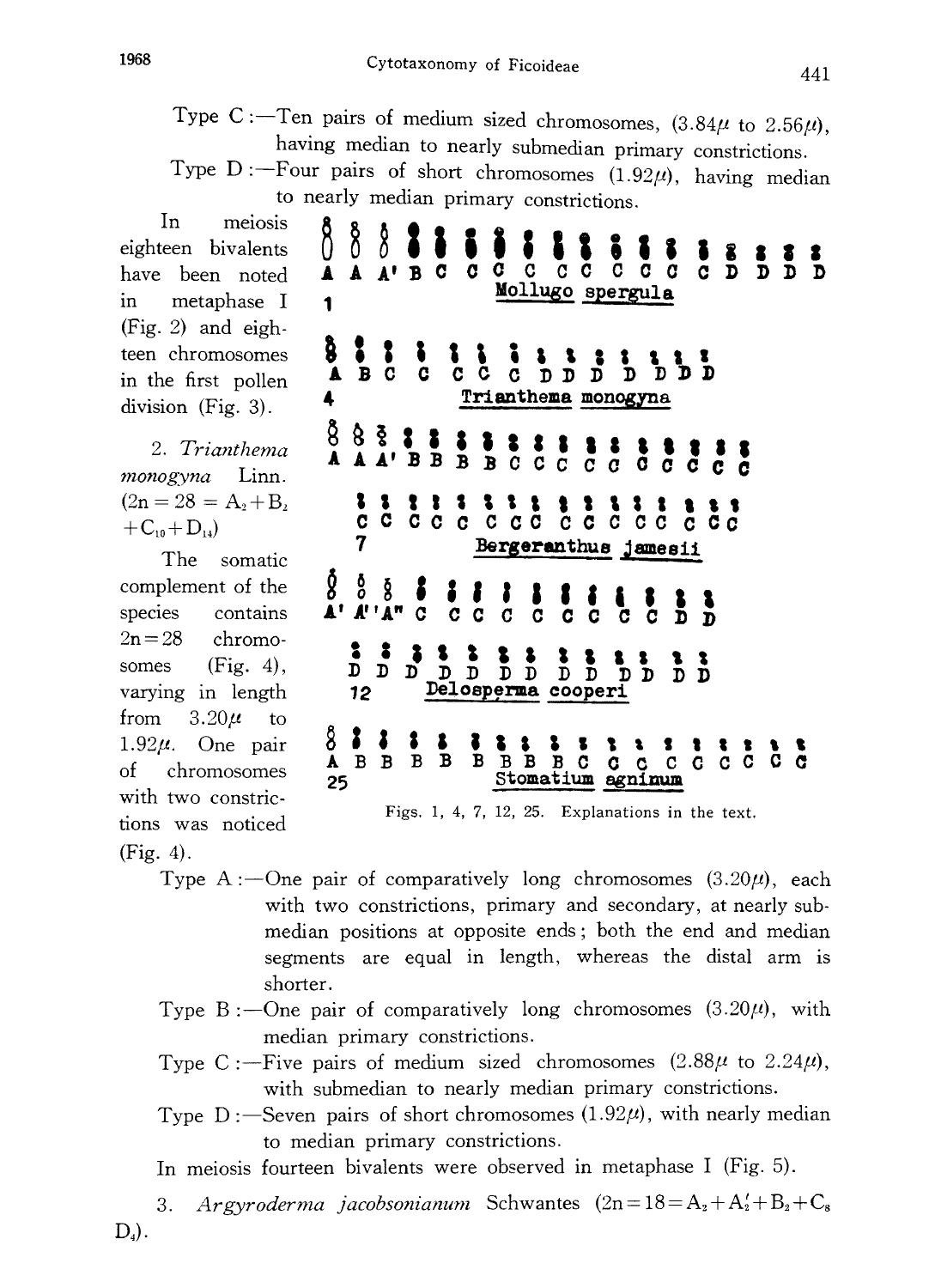

Figs. 2, 3, 5, 8, 9, 13, 14, 15, 16, 22. Explanations in the text.

| δ<br>Ω<br>Δ<br>å<br>$\begin{array}{ccc} \bullet & \bullet & \bullet \\ \bullet & \bullet & \bullet \\ \bullet & \bullet & \bullet \end{array}$<br>B<br>10                                                                                                                                                                                                                                                                                                                                                                                                         | $\begin{array}{cccc}\n\hat{B} & \hat{S} & \hat{B} & \hat{B} \\ \hat{A} & \hat{A}^T & \hat{B} & C\n\end{array}$<br>$\tilde{\mathbf{c}}$<br>c<br>C.<br>D<br>D<br>Cheiridopsis vansylii Argyroderma jacobsoniamum<br>6 |
|-------------------------------------------------------------------------------------------------------------------------------------------------------------------------------------------------------------------------------------------------------------------------------------------------------------------------------------------------------------------------------------------------------------------------------------------------------------------------------------------------------------------------------------------------------------------|---------------------------------------------------------------------------------------------------------------------------------------------------------------------------------------------------------------------|
| ()<br>∆<br>A<br>å<br>$\begin{array}{c} \bullet \\ \bullet \\ \bullet \\ \bullet \end{array}$<br>$\frac{1}{D}$ $\frac{1}{D}$ $\frac{1}{D}$<br>$\frac{1}{c}$<br>Ď<br>$\mathbf{A}^{\dagger}$<br>Delosperma echinatum<br>11                                                                                                                                                                                                                                                                                                                                           | ნ<br>C<br>C<br>19                                                                                                                                                                                                   |
| Ö<br>A<br>oop<br>B<br>$\begin{array}{c}\n 8 \stackrel{1}{\circ} \stackrel{1}{\circ} \stackrel{1}{\circ} \stackrel{1}{\circ} \stackrel{1}{\circ} \stackrel{1}{\circ} \stackrel{1}{\circ} \stackrel{1}{\circ} \stackrel{1}{\circ} \stackrel{1}{\circ} \stackrel{1}{\circ} \stackrel{1}{\circ} \stackrel{1}{\circ} \stackrel{1}{\circ} \stackrel{1}{\circ} \stackrel{1}{\circ} \stackrel{1}{\circ} \stackrel{1}{\circ} \stackrel{1}{\circ} \stackrel{1}{\circ} \stackrel{1}{\circ} \stackrel{1}{\circ} \stackrel{1}{\circ} \stackrel$<br>E<br>Faucaria tigrina<br>17 | ĝ<br>ğ<br>ĝ<br>$\frac{1}{D}$<br>E<br>$B''$ $B''$ $D$<br>E<br>$\mathbf{D}$<br>$\mathbf{D}$<br>$\overline{B}$<br>Paucaria tuberculosa<br>20                                                                           |
| $\frac{8}{3}$<br>$\int\limits_{C}$<br>$\begin{array}{c}\n\stackrel{?}{\circ} & \stackrel{?}{\circ} & \stackrel{?}{\circ} \\ C & D & D & J\n\end{array}$<br>$\frac{1}{\text{D} \text{D} \text{D}}$<br>$\mathbf{D}$<br>18<br>Faucaria brittenae                                                                                                                                                                                                                                                                                                                     | $\frac{8}{4}$<br>$\begin{array}{c} \bullet \\ \bullet \\ \bullet \\ \bullet \end{array}$<br>Đ<br>D<br>Lithops fulviceps<br>23 <sub>1</sub>                                                                          |
| $\delta$<br>$\Delta$<br>$\overset{\circ}{\mathbf{A}}$ , $\overset{\bullet}{\mathbf{B}}$ $\overset{\bullet}{\mathbf{B}}$ $\overset{\bullet}{\mathbf{B}}$ $\overset{\bullet}{\mathbf{B}}$ $\overset{\bullet}{\mathbf{C}}$<br>$\overline{c}$ $\overline{c}$<br>$\overline{c}$<br>c<br>Glottiphyllum depressum<br>21                                                                                                                                                                                                                                                  | ģ<br>$\begin{array}{cc} \mathbf{i} & \mathbf{j} \\ \mathbf{c} & \mathbf{c} \end{array}$<br>$\frac{1}{B}$<br>$\mathbf{B}$<br>C<br>C<br>c<br>A<br>24 Pleiospilos bolusii                                              |

Somatic com plements show  $2n=18$  chromosomes (Fig. 6), from  $3.52\mu$  to 1.60 $\mu$  long. Two pairs of chromo somes bear secon dary constrictions (Fig. 6a).

> Type  $A : -A$ pair of com paratively long chro mosomes  $(3.52\mu)$ , each with a nearly median pri mary con striction and a satellite at the distal end of one arm.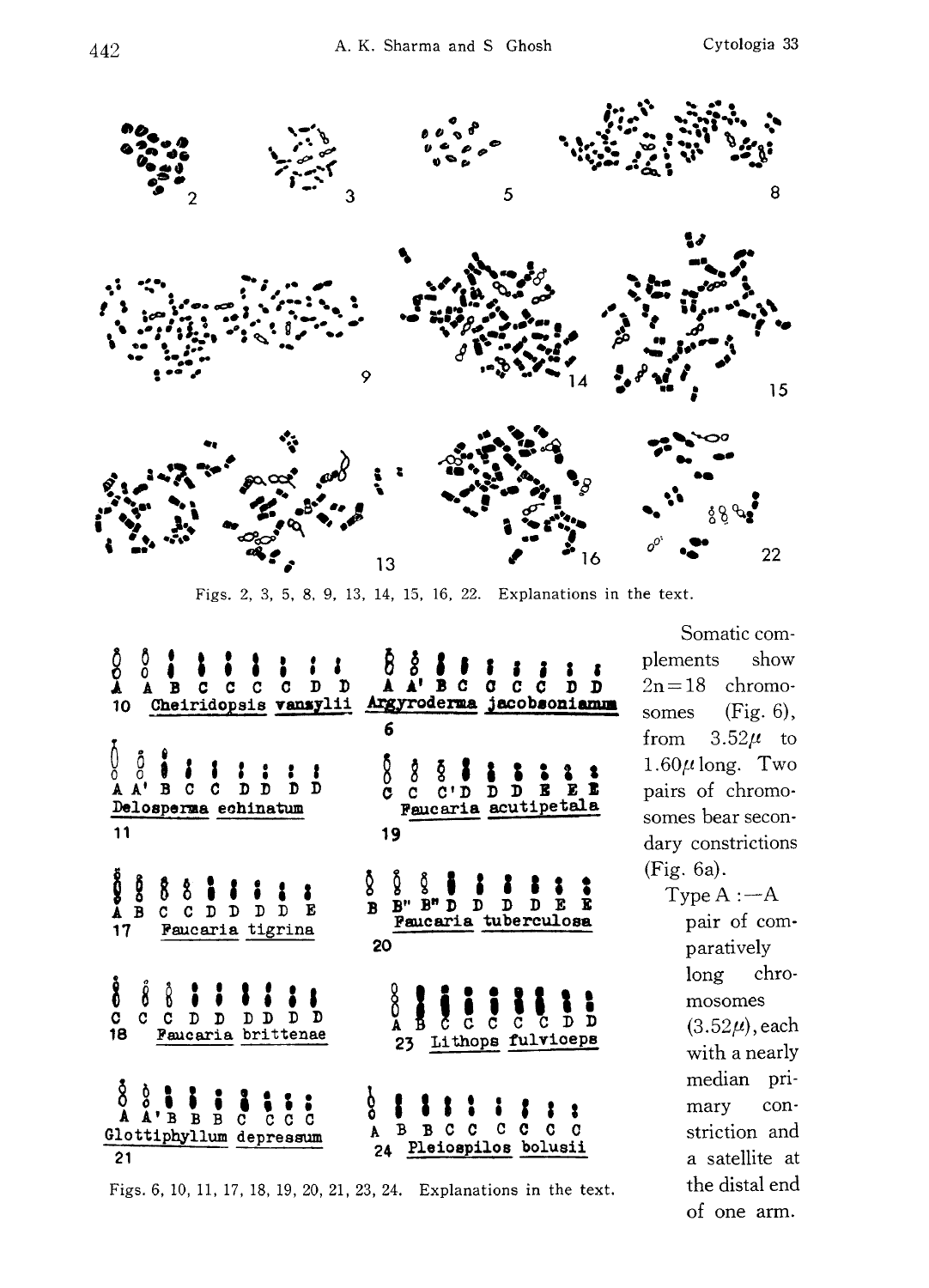- Type A':  $-A$  pair of comparatively long chromosomes (3.20 $\mu$ ), each with two constrictions, primary and secondary. One constriction is nearly median in position and the other nearly subterminal at the distal end of the longer arm.
	- Type B: -- A pair of relatively long chromosomes  $(3.20\mu)$ , with nearly submedian primary constrictions.
	- Type C: -- Four pairs of medium sized chromosomes (2.56 $\mu$  to 1.92 $\mu$ ), having nearly median primary constrictions.
	- Type  $D$ : -Two pairs of short chromosomes (1.60 $\mu$ ), with median constrictions.

4. *Bergeranthus jamesii* L. Bolus  $(2n=66=A_4+A_2+B_8+C_{52})$ 

Somatic complements show  $2n=66$  chromosomes (Fig. 7). Variation numbers like  $2n=54$  and  $2n=62$  were also obtained (Figs. 8 and 9) in the somatic cells.

- Type  $A:$  Two pairs of medium sized chromosomes longest in the set, each with two constrictions, primary and secondary. One constriction is nearly median and the other nearly subterminal at the distal end of the slightly larger arm,  $(3.20\mu$  and  $2.56\mu$ ).
- Type A':—One pair of medium sized chromosomes  $(2.56\mu)$ , each with a nearly median primary constriction and a satellite at the distal end of the slightly longer arm.
- Type:  $B:$  -Four pairs of medium sized chromosomes (2.56 $\mu$ ), with nearly median primary constrictions.
- Type C: -Twenty six pairs of chromosomes  $(1.92\mu)$  to  $1.28\mu$ , having median primary constrictions.
- 5. Cheiridopsis vanzylii L. Bolus  $(2n=18=A_4+B_2+C_8+D_4)$

 $2n=18$  chromosomes are present in the somatic cells (Fig. 10). Two pairs of chromosome bear secondary constrictions.

- Type A: -- Two pairs of relatively long chromosomes  $(4.08\mu)$ , each with two constrictions, primary and secondary, one constriction nearly median and the other subterminal at the distal end of the longer arm.
- Type  $B:$  -One pair of relatively long chromosomes having nearly median primary constrictions  $(4.16\mu)$ .
- Type C:--Four pairs of medium sized chromosomes  $(3.52\mu)$  to  $2.88\mu$ ), with nearly median primary constrictions.
- Type  $D$ : -Two pairs of short chromosomes (2.56 $\mu$ ), with median primary constrictions.

6. Delosperma N. E. Brown

Two species under this genus were worked out. The chromosomes show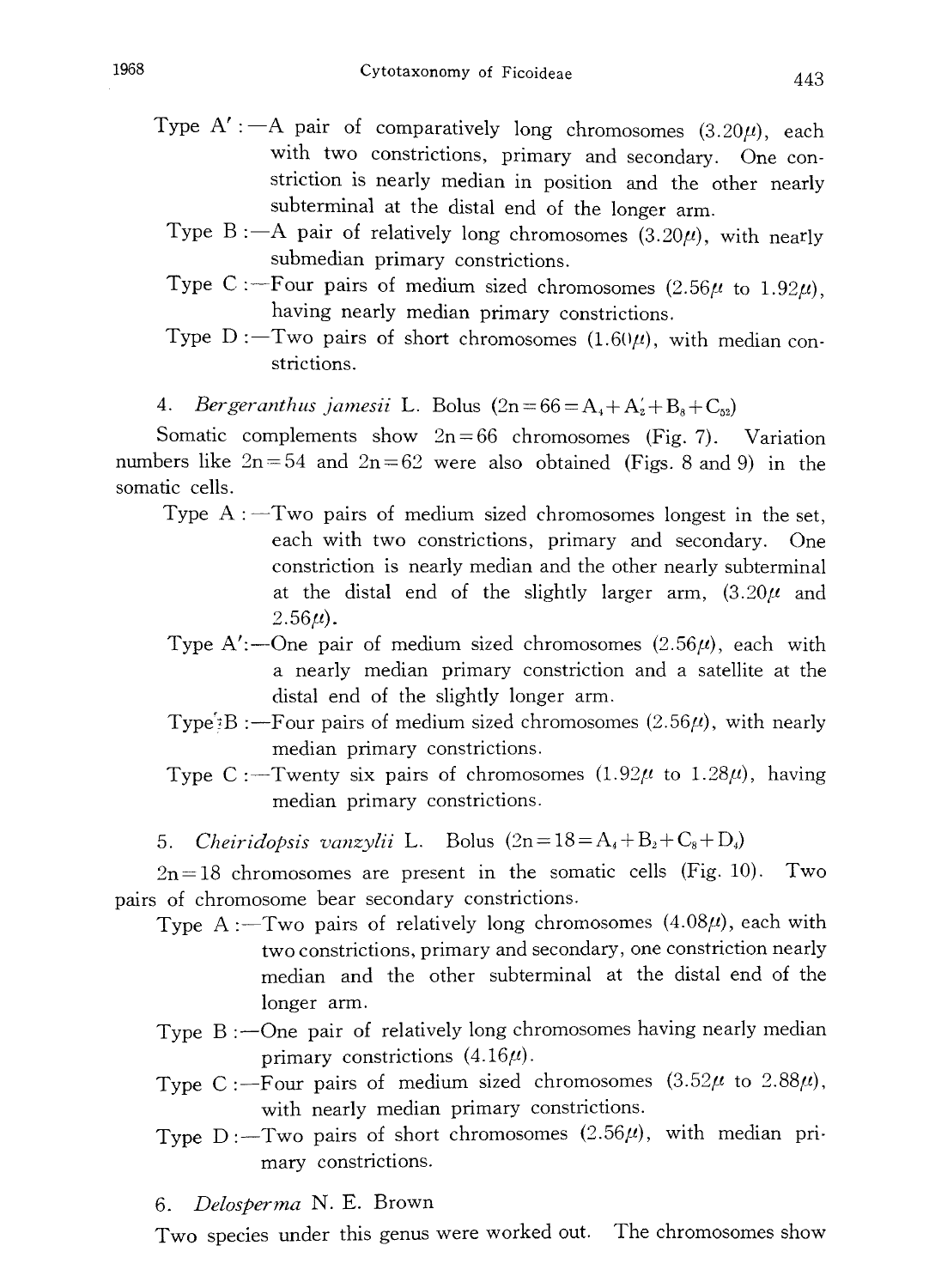a general resemblance in size and positions of primary and secondary con strictions. The following general types are present:

- Type  $A:$  -Long chromosome with a submedian primary constriction and a satellite at the distal end of the long arm. The gap is bridged by a satellite thread.
- Type  $A'$ : --Relatively long chromosome with two constrictions, primary and secondary, one nearly submedian in position and the other nearly subterminal at the distal end of the long arm.
- Type  $A''$ : --Medium sized chromosome with a nearly median primary constriction and a satellite with satellite thread at the distal end of one arm.
	- Type  $B:$  -Medium sized chromosome with nearly submedian primary constriction.
	- Type  $C:$  -Medium sized chromosome with nearly submedian primary constriction.

Type  $D$ : -Short chromosome with median primary constriction.

- I. Delosperma echinatum Schwantes  $(2n=18=A_2+A'_2+B_2+C_4+D_8)$  $=$  5.4 $\mu$  – 1.9 $\mu$ ) (Fig. 11).
- II. D. cooperi L. Bolus  $(2n=54=A'_2+A''_4+C_{18}+D_{30}=3.8\mu-1.6\mu)$  (Fig. 12).

Somatic cells with variable chromosome numbers like  $2n=64$  (Fig. 13),  $2n=60$  (Fig. 14),  $2n=50$  (Fig. 15) and  $2n=44$  (Fig. 16) were also observed.

# 7. Faucaria Schwantes

Four species were worked out under this genus. They show a general resemblance in chromosome size and morphology except  $F$ . tigrina which has a pair of chromosomes with supernumerary constrictions. The chromo somes vary in size from nearly long to very short, forming a graded series. The types seen are:

- Type  $A:$  -Long chromosome with three constrictions. One constriction is nearly subterminal and another nearly submedian at the distal end of the longer arm. A satellite is located at the distal end of the short arm after the submedian constriction.
- Type  $B:$  -Medium sized chromosome with two constrictions, primary and secondary, one nearly submedian and the other nearly subterminal at opposite ends of the chromosome.
- Type  $B'$ :  $\rightarrow$  Medium sized chromosome with two constrictions. They are like the B type but have the distal arms equal in size.
- Type  $C$ : --Medium sized chromosome with two constrictions, primary and secondary, one nearly median and the other nearly sub terminal at the distal end of the one arm.
- Type  $C'$ : --Medium sized chromosome like C type in which the small distal segment is a satellite.
- Type  $D$ :  $\sim$  Medium to short sized chromosome with nearly median to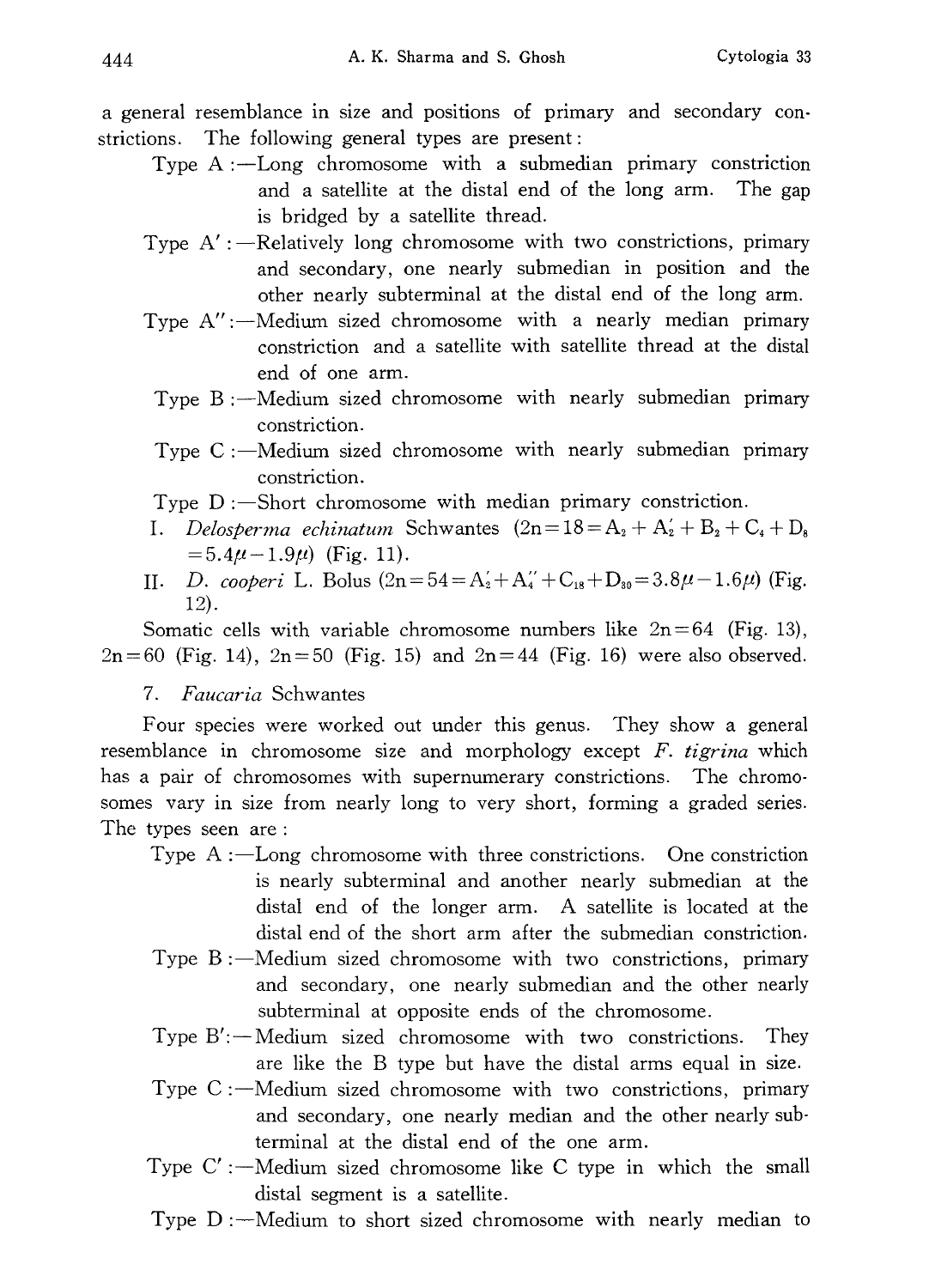median primary constriction.

Type  $E := V$ ery short chromosome with median primary constriction.

- I. F. tigrina Schwantes  $(2n=18=A_2+B_2+C_2+C_2+D_8+E_2=4.8\mu$  to 2.2 $\mu$ ) (Fig. 17).
- II. F. brittenae L. Bolus  $(2n=18=C_6+D_{12}=4.4\mu$  to  $2.8\mu$ ) (Fig. 18).
- III. F. acutipetala L. Bolus  $(2n=18=C_4+C_2+D_6+E_6=4.1\mu$  to  $1.9\mu$ ) (Fig. 19).
- IV. F. tuberculosa Schwantes  $(2n=18=B_2+B_4+D_8+E_4=3.5\mu$  to  $2.5\mu$ )  $(Fig. 20)$ .
- 8. Glottiphyllum depressum N. E. Brown  $(2n=18=A_2+A'_2+B_8+C_6)$

The somatic complements show  $2n=18$  chromosomes (Fig. 21). In some plates one chromosome with supernumerary constrictions was found (Fig. 22). The chromosomes, in general, are of four types.

- Type A:--One pair of chromosomes  $(4.16\mu)$ , with two constrictions primary and secondary, one nearly median and the other nearly subterminal at the distal end of one arm.
- Type A':--One pair of chromosomes  $(3.84\mu)$ , similar to A type but the median segment is slightly longer than the end segment.
- Type B:—Four pairs of medium sized chromosome  $(3.52\mu)$  to  $3.20\mu$ , with nearly median primary constrictions.
- Type C:-Three pairs of short chromosomes  $(2.56\mu)$ , with median primary constrictions.
- 9. Lithops fulviceps N. E. Brown  $(2n=18=A_2+B_2+C_{10}+D_4)$

In the somatic cells eighteen chromosomes are found (Fig. 23). They are of four types.

- Type A:—One pair of comparatively long chromosomes  $(4.80\mu)$ , each with two constrictions, primary and secondary. The two constrictions are located in nearly median positions very close to each other.
- Type B:  $\sim$ One pair of relatively long chromosomes  $(4.48\mu)$  with median primary constrictions.
- Type C: ----Five pairs of medium sized chromosomes  $(4.48\mu)$  to  $3.84\mu$ , with nearly median primary constrictions.
- Type  $D$ : -Two pairs of short chromosomes  $(3.20\mu)$  to  $2.88\mu$ , with median primary constrictions.

10. Pleiospilos bolusii N. E. Brown  $(2n=18=A_2+B_4+C_{12})$ 

The somatic cells show  $2n=18$  chromosomes in their nuclei (Fig. 24). They are, in general, of three types (Fig. 24a).

Type A:—One pair of comparatively long chromosomes  $(4.80\mu)$ , each with a nearly median primary constriction and a satellite with a long satellite stalk at the distal end of one arm. The middle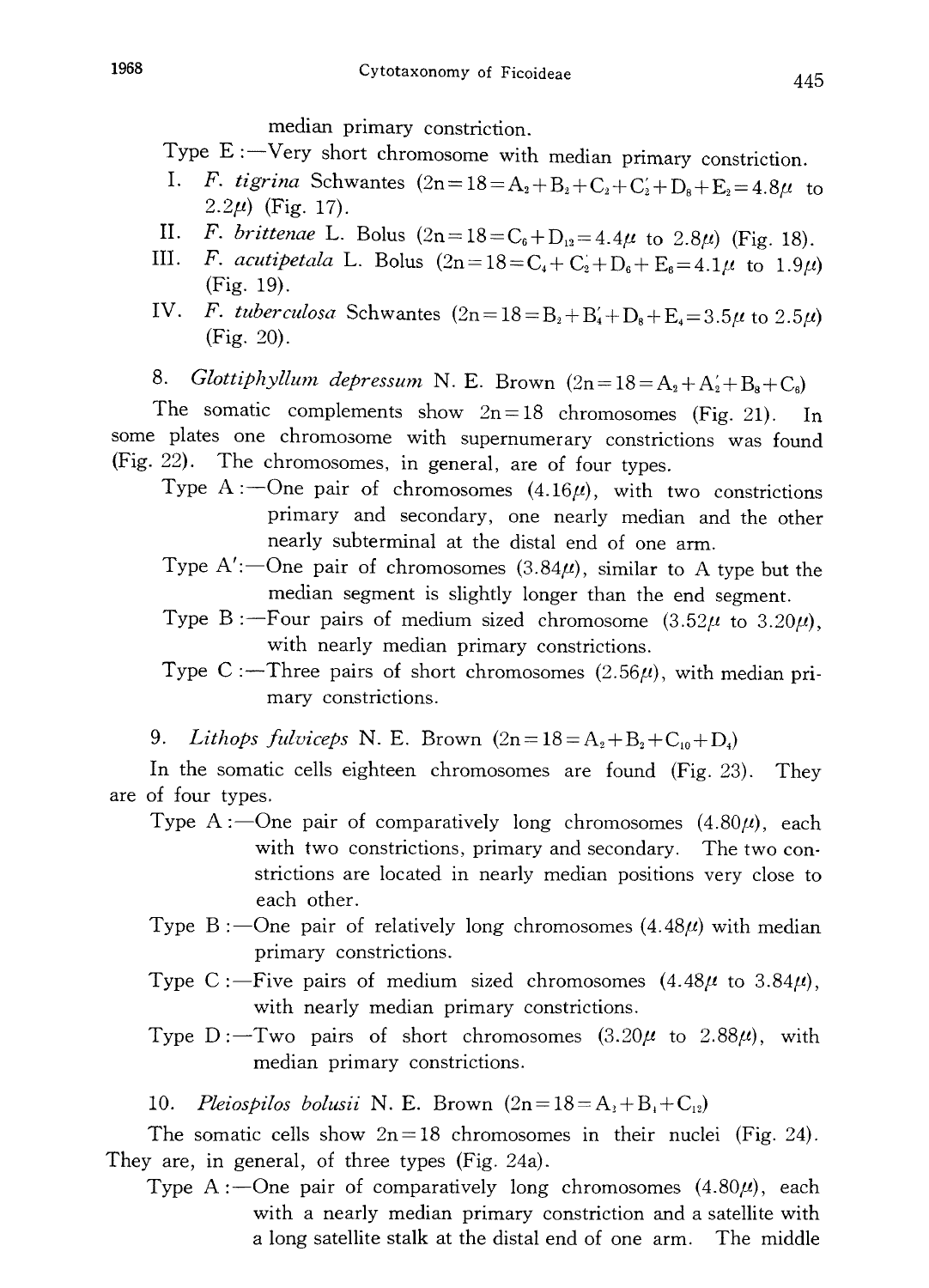segment is slightly larger than the end segments.

- Type  $B:$  -Two pairs of medium sized chromosomes  $(3.20\mu)$ , with median primary constrictions.
- Type C: -Six pairs of short chromosomes  $(2.88\mu)$  to  $1.92\mu)$ , with nearly median to median primary constrictions.

11. Stomatium agninum Schwantes  $(2n=36=A_2+B_{16}+C_{18})$ 

Somatic cells show  $2n=36$  chromosomes (Fig. 25).

- Type  $A: A$  pair of comparatively long chromosomes, each with two constrictions, primary and secondary, one nearly median and the other nearly subterminal at the distal end of the long arm. The basal and middle arms of the chromosomes are almost equal in length, whereas the distal arm is much shorter.
- Type  $B:$  -Eight pairs of chromosomes ranging from medium sized to short (2.88 $\mu$  to 1.92 $\mu$ ). The chromosomes bear nearly submedian primary constrictions.
- Type C: --Nine pairs of short chromosomes  $(1.60\mu)$  to  $1.28\mu$ , with median primary constrictions.

### **Discussion**

#### Chromosome counts and polyploidy

Inspite of the fact that a considerable amount of study of chromosome counts in different genera of the families Ficoidaceae and Molluginaceae has been carried out, very little work on the karyotype analysis with improved methods was done earlier. In the present work, in addition to the study of cytological behaviour of the species investigated, emphasis has been laid on an analysis of detailed morphology of chromosomes, in view of the scope of structural alterations in speciation, as pointed out by previous workers (Sharma and Bhattacharyya 1956). Consequently in addition to an attempt towards solving the problem of taxonomic dispute in these families, efforts have been focussed to assess the importance of chromosomal alterations in their speci ation.

For a long time, till the publication of N. E. Brown, Schwantes, and Bolus' works (Vide Index Kewensis, Supplementum vii; 18, 47, 137, 190; Supplementum vii: 29, 94, 230, 245 etc.), Mesembryanthemum was considered to be a single genus, which along with *Tetragonia*, was included within Mesembryanthemeae of the subfamily Ficoideae of Rendle (1938), within the tribe Mesembryeae of the order Ficoideae of Bentham and Hooker. Brown, Schwantes and others divided *Mesembryanthemum* into a large number of genera all of which are no doubt characterised by their succulent nature.

In all genera, created by subdividing Mesembryanthemum, a constant chromosome number of 9 in the basic set has been observed. They represent either diploid or polyploid levels. In the present investigation  $2n=18$  chro-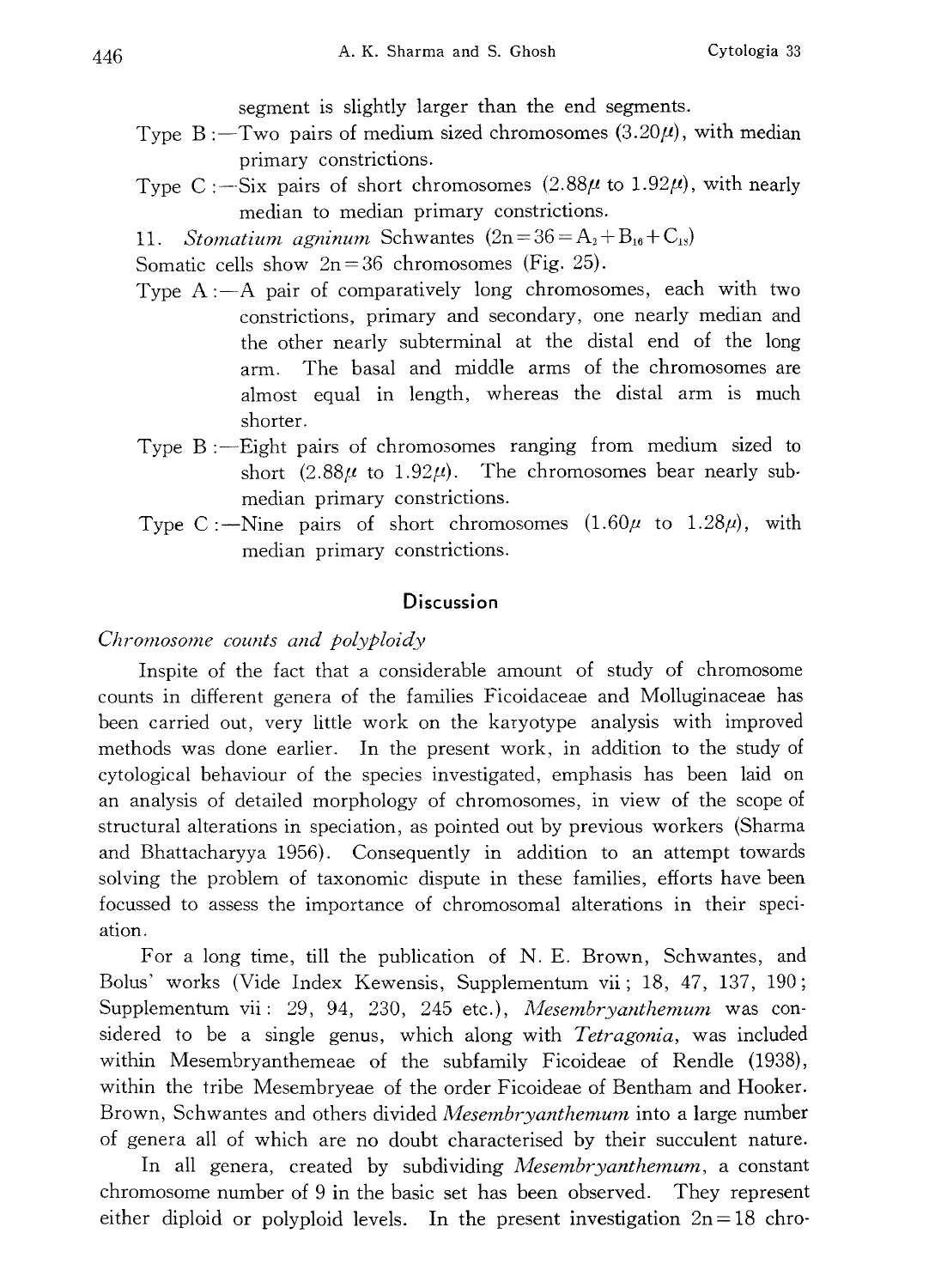mosomes have been found in Faucaria tigrina, F. brittenae, F. acutipetala. F. tuberculosa, Lithops fulviceps, Cheiridopsis vanzylii, Argyroderm jacobsonianum, Delosperma echinatum, Glottiphyllum depressum and Pleiospilos bolusii,  $2n=36$  in Stomatium agninum, and  $2n=54$  in Delosperma cooperi  $(2n=72$  in Sugiura 1944), thus proving that the basic number of 9 chromosomes is deep seated for this group of genera.  $2n=66$  chromosomes have been observed in only one species, namely *Bergeranthus jamesii*. The four other species of Bergeranthus reported previously contained either 18, 27 or 36 chromosomes. It is difficult to state the origin of 66 chromosomes in this species of this genus. It may be either a derivation from a heptaploid species or more likely a species hybrid with  $2n=63$  chromosomes through the addition of certain chromosomes in the set, or a derivation through loss of a few chromosomes from an octaploid  $(2n=72)$ . In any case the present investigation shows the existence of aneuploid chromosome numbers in this genus, which is rather unusual for this plant. In Bergeranthus scapiger incidentally interspecific polyploidy has been recorded (Snoad 1951). The role of polyploidy and aneuploidy in the speciation of this genus can easily be guessed from the perusal of previous and present records. Out of the different genera created from subdividing Mesembryanthemum, two separate sections have been established so far, one including purely diploid genera and the other including polyploids as well (vide Darlington and Wylie 1955). The genus *Stomatium* according to this grouping has been placed under the first section, as four species so far studied all contain  $2n=18$  chromosomes (de Vos 1947, Snoad 1951). In the present work, on the other hand, in another species of *Stomatium*, *S. agninum*, a high chromosome number of  $2n=36$ has been recorded suggesting that within this genus also polyploidy is prevalent. It should therefore, be transferred to the second section which includes poly ploids as well.

With regard to the chromosome numbers of the genera included under semi-succulents, Trianthema presents certain data requiring special comment. In it, diploid, polyploid and aneuploid chromosome numbers have been reported in different species. T. decandra, T. pentandra, T. polysperma have  $2n=16$ chromosomes (Hagerup 1952, Raghavan and Srinivasan 1940). 2n=32 chro mosomes have been observed in T. cristallina indicating the presence of polyploidy (Hagerup 1932). However, the figure presented by Hagerup of the chromosome behaviour in his material of T. cristallina, does not bear absolute evidence of 32 as the chromosome number. It shows 7 bivalent like configurations during meiosis which Hagerup interpreted as 7 quadrivalents or rather 14 bivalents, each of which represents an association of 2 bivalents. In that case also the chromosome number comes to be 28 instead of 32. Moreover none of these assumptions are clearly borne out from the figures which show evidence of clumping. On the basis of this fact it becomes difficult to assume the existence of interspecific aneuploids in  $T$ . *cristallina*.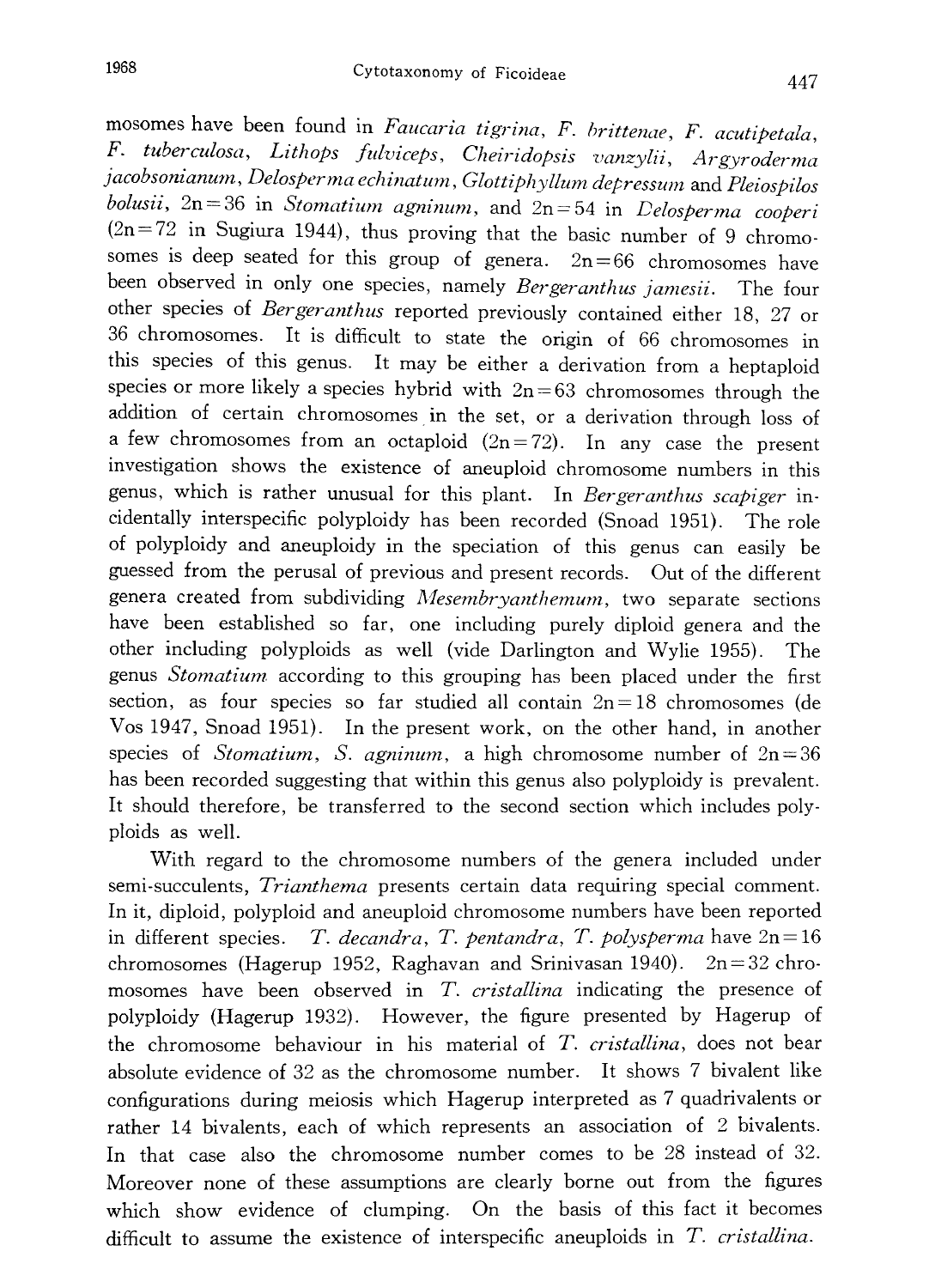T. monogyna on the other hand, had shown a chromosome number of  $2n=26$  in individuals studied by Raghavan and Srinivasan (1940) as well as by Sharma and Bhattacharyya (1956). A different population of T. monogyna studied during the present investigation indicates the presence of  $2n=28$  chromosomes in root-tip cells and 14 clear bivalents during meiosis, indicating the incidence of interspecific aneuploidy in this taxon. Apparently phenotypic differences between individuals studied by Sharma and Bhattacharyya and the present author could not be detected. Possibly a thorough scrutiny may reveal minute morphological differences which will have to be worked out later.

The incidence of  $2n=26$  and  $2n=28$  chromosomes in T. *monogyna*, also emphasizes the role of aneuploidy in speciation of Trianthema. Ap parently, in the semisucculent genera, numerical chromosome variations are quite common as compared to the constancy in the basic set noted in the succulents.

In Sesuvium portulacastrum, Raghavan and Srinivasan (1940) noted  $2n=48$  chromosomes, whereas Sugiura (1936) observed  $2n=32$  chromosomes. Sugiura, however, identified his material as *Aizoon canariense*, which in fact was *Sesuvium portulacastrum* (vide Darlington and Wylie 1955). Apparently, the basic set here is  $n=8$ , and 32 and 48 chromosomes recorded by different authors suggest different degrees of polyploidy. The occurrence of the basic set as  $n=8$  rather than  $n=16$  is borne out from the chromosome numbers reported in the allied genera. Sharma and Bhattacharyya (1956), however, recorded  $2n=36$  chromosomes in this very species, indicating once more the incidence of intraspecific polyploidy and aneuploidy in this genus.  $2n=36$ chromosomes indicating a basic number of 9, is evidently a derivation from a basic set of 8, representing  $2n=32$  chromosomes. A thorough search probably may reveal even diploids with  $2n=16$  and 18 chromosomes in this species. The scope of such a possibility is indicated by the wide range in phenotypic appearance noted in the different populations of S. portulacastrum.

# Cytoecological considerations

The chromosome numbers, taken in conjunction with the habit and habitat of the species, present an interesting possibility. Though all the individuals included within S. portulacastrum are regarded as seaside purselanes, the conditions under which they grow vary widely; some of them grow near the sea side in physiological dry soil, some near the completely dry sandy areas, whereas others even in fresh water pockets near sea side. The chromosome number with the basic sets of 8 and 9 may be correlated with these features. Moreover even though considered to be a semisucculent, certain individuals of S. portulacastrum show extremely succulent morphological characters. Such individuals may contain  $n=9$  chromosomes which may represent the progenitor of *Mesembryanthemum* and the genera created by its subdivisions, which are pure succulents with  $n=9$  chromosomes.

However, one disadvantage of considering *Sesuvium* as the progenitor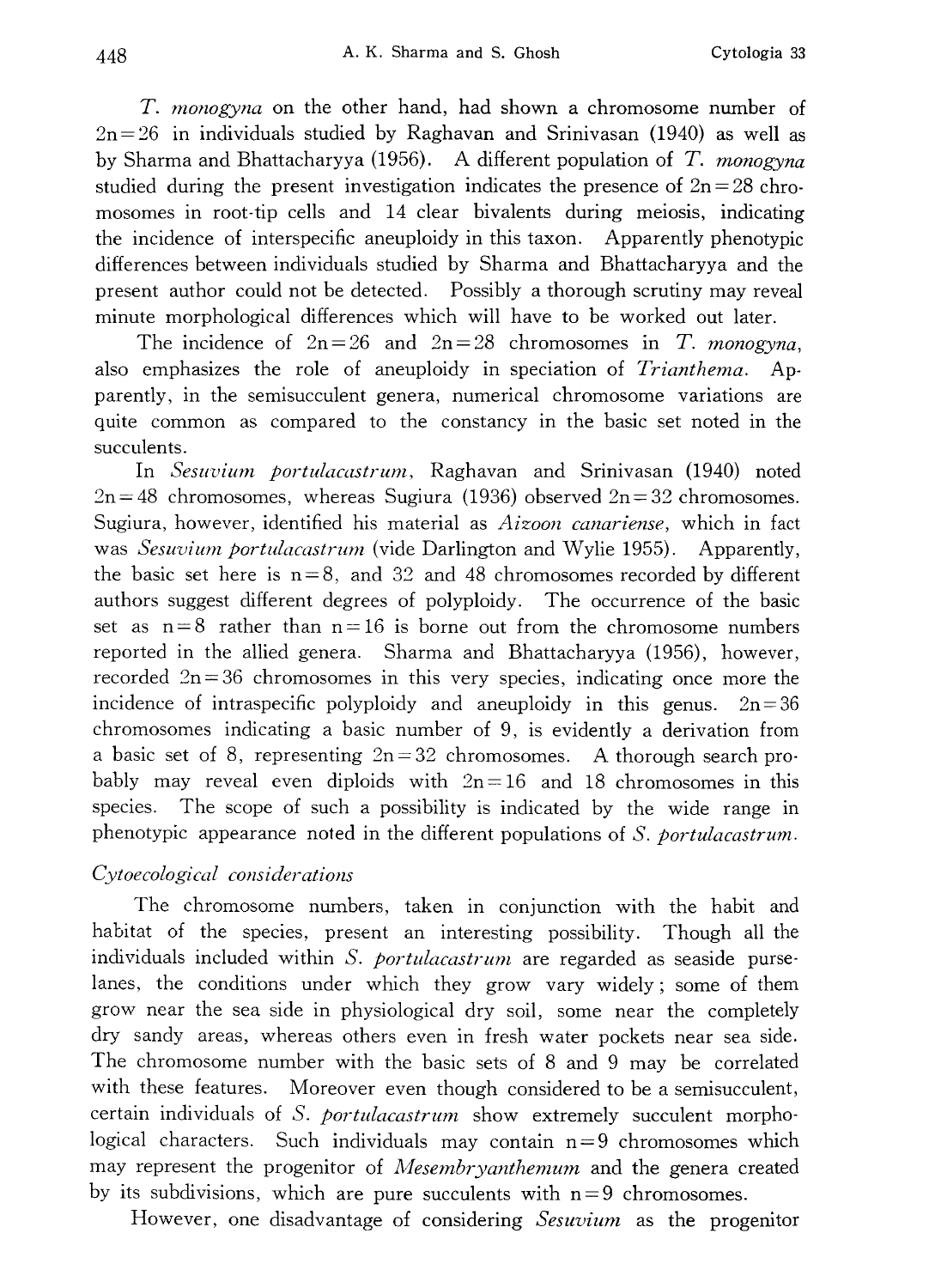of succulents may lie in the possible argument that this wide variability in the habitat of S. portulacastrum may be due to its polyploid constitution, which naturally confers an adaptive advantage on the taxon (Löve and Löve 1949). But inspite of the scope of such polyploids both polyploids and aneuploids have been found in S. portulacastrum. In view of this wide variability of chromosome number, it is quite expected that diploids too may be revealed from any population through closer scrutiny.

In *Mollugo* forms starting from diploids upto hexaploids are recorded (Sugiura 1936, Raghavan and Srinivasan 1940, Sharma and Bhattacharyya 1956), including interspecific polyploidy in M. pentaphylla (Sugiura 1936). In M. spergula, studied by the present authors, a tetraploid chromosome number of  $2n=36$  has been recorded. In M. verticillata an aneuploid chromosome number of  $2n=64$  has been reported by Sugiura (1936). It is evident, therefore, that in this genus principally polyploidy and to some extent aneuploidy are responsible for speciation. Inspite of the incidence of polyploidy this genus has a constant preference for slightly marshy to terrestrial areas in the tropical regions. No variability in the habitat has so far been observed. Later investigations may reveal differences in imperceptible physiological pre ferences in different populations.

# Karyotype analysis and systematic status of different taxa

Karyotype analysis with the aid of improved technique has been carried out in all species investigated during the present investigation. The details of chromosome morphology have brought out differences between different species, in the sense that no taxon has been found to be exactly identical in its karyotype with the other taxon. Evidently the role of structural alterations of the chromosomes in the evolution at both specific and generic levels is quite apparent, as also seen by the presence of supernumerary constrictions in F. tigrina since such supernumerary constrictions can originate through continued translocations involving the constriction regions of different chromo somes.

Inspite of the minute differences in the karyotypes of different taxa, a remarkable factor is that broadly all the species investigated so far have a gross resemblance in their karyotypes. The differences between the karyotypes principally involve the nature, number and position of the secondary con strictions in the complements. Such a gross resemblance in the karyotype of different genera, evidently indicates the homogeneity of all the genera included under Ficoideae of Bentham and Hooker, as well as Molluginaceae and Ficoidaceae of later authors. This homogeneity is also evidenced by the total amount of chromatin matter in proportion to chromosome numbers in different taxa (vide Histogram Fig. 26). Further evidences of their affinities are exemplified in chromosome numbers which show a basic set of 8 or 9. That either of these two numbers has been derived from the other is in dicated by genera like Sesuvium, where intraspecific variations involving the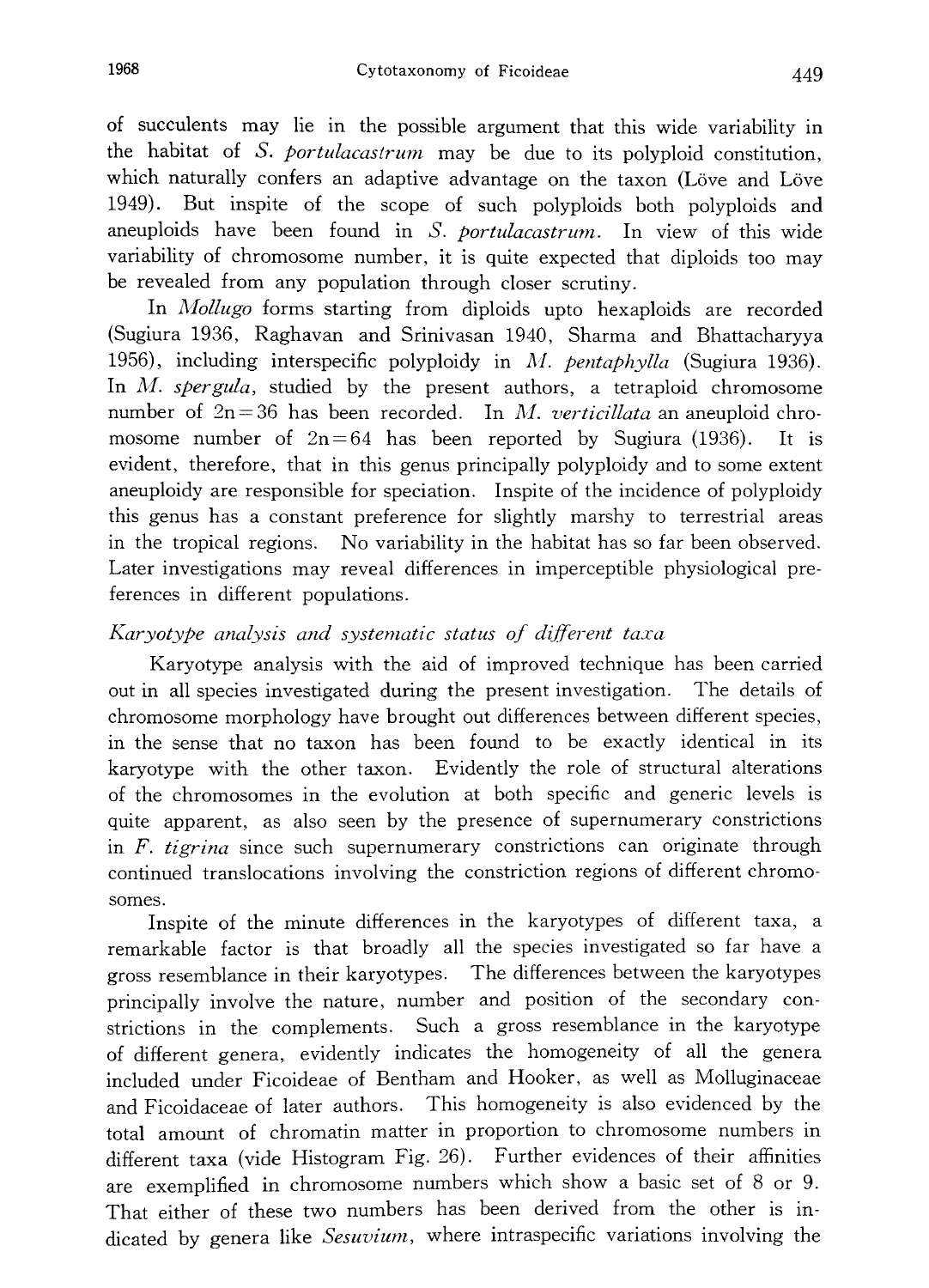multiples of both these numbers are present.

In view of all the above facts, it seems reasonable to assume that the inclusion of different genera in three tribes under one family Ficoideae is justi fied. However, the term Ficoideae should naturally be replaced by Ficoidaceae.

| Mollugo spergula 2n=36          |  |
|---------------------------------|--|
| Trianthema monogyna 2n=28       |  |
| Argyroderma jacobsonianum 2n=18 |  |
| Bergeranthus jamesii 2n=66      |  |
| Cheiridopsis vanzylii 2n=18     |  |
| Delosperma echinatum 2n=18      |  |
| Delosperma cooperi 2n=54        |  |
| Faucaria tigrina 2n=18          |  |
| Faucaria brittenae $2n=18$      |  |
| Faucaria acutipetala 2n=18      |  |
| Faucaria tuberculosa 2n=18      |  |
| Glottiphyllum depressum 2n=18   |  |
| Lithops fulviceps 2n=18         |  |
| Pleiospilos bolusii 2n=18       |  |
| Stomatium agninum 2n=36         |  |
| Fig. 26. Histogram.             |  |

No cytological evi dences have so far been brought for ward to justify the creation of two fami lies Molluginaceae and Ficoidaceae.

If the status of Ficoideae, embrac ing all these genera, is regarded as ac cepted, then the relative primi-

tiveness of the three tribes need also to ascertained. The cytological evidences so far gathered suggest the primitiveness of Aizoideae. This includes, in addition to others, the genera *Trianthema* and *Sesuvium*. The habits of the species of *Trianthema* vary from nearly herbaceous to semisucculents, whereas that of Sesuvium goes even upto the succulent type. On the basis of the wide preference of habitat in S. *portulacastrum*, including the different types of chromosome numbers noted in them, it may be suggested that two evo lutionary lines have emerged from *Sesuvium*-like ancestors. One of them led towards terrestrial forms culminating in Mollugo and related genera included under Mollugineae of Bentham and Hooker and Molluginaceae of Hutchinson. The other line led to pure succulents represented by Mesembryeae of Bentham and Hooker, including *Mesembryanthemum* and the genera created out of its subdivision. In both these lines the chromosome number 9 is predominant. The chromosome number 8 as noted in *Trianthema*, *Tetragonia* and others, seems to be a derivation adapted to certain conditions of environment. More evidences on these lines of evolution starting from *Sesuvium* like ancestor must await thorough investigations on other genera of Ficoideae.

On the basis of cytological evidences nothing definite can be said at present of the relationship of Molluginaceae and Caryophyllaceae as suggested by Hutchinson (1959).

# Variation in karyotype and its significance

In Bergeranthus jamesii and Delosperma cooperi in the somatic tissue, nuclei have been observed with chromosome numbers other than the one representing the regular 2n complement. Such alterations are found to be of widespread occurrence in species reproducing through vegetative means , where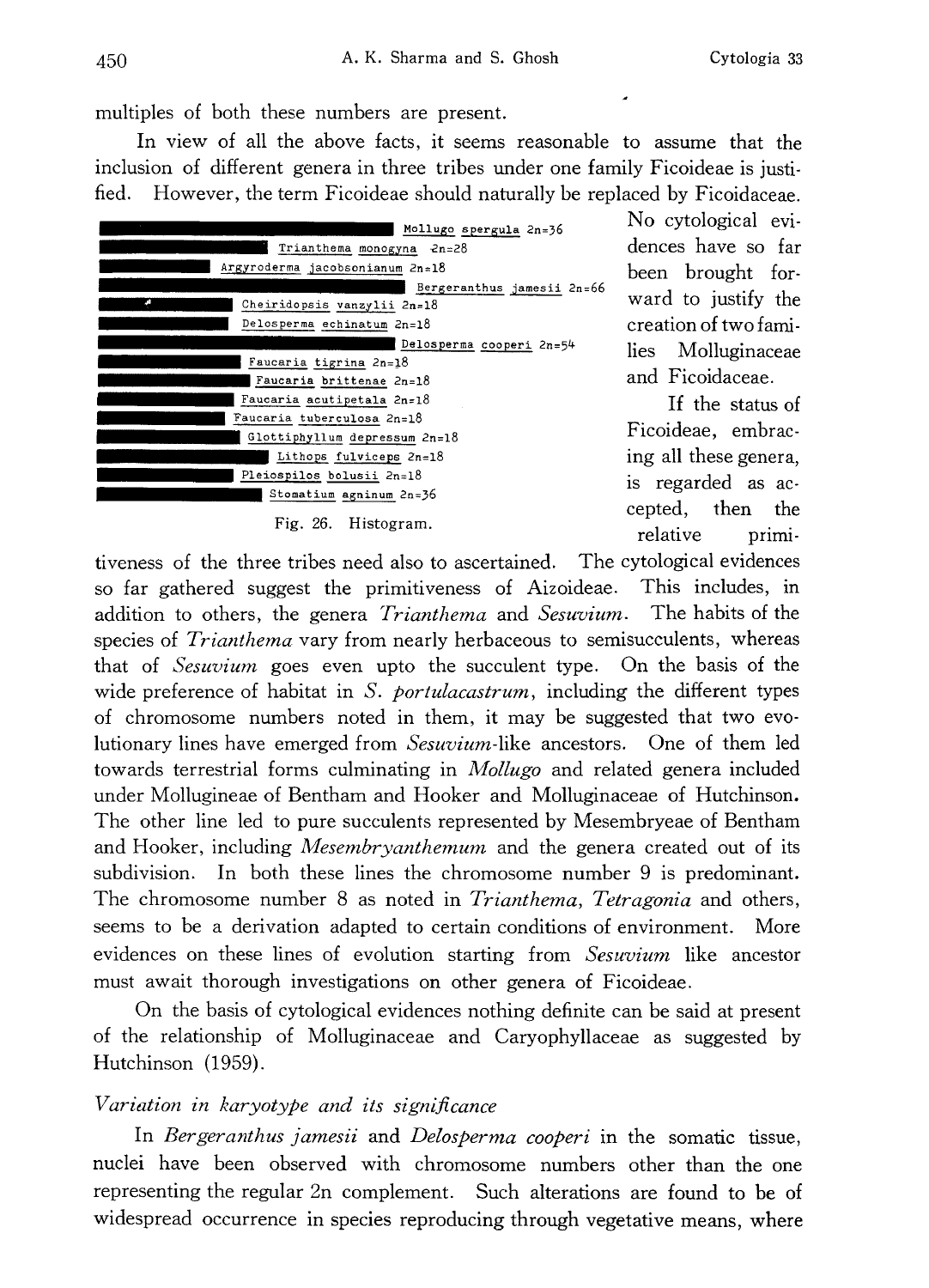they have shown a significant role in speciation through their participation in the formation of daughter cells (Sharma 1956). In the genera investigated here too, their importance cannot at all be ignored, in view of the extensive vegetative propagation in these taxa, in addition to the sexual method of propagation. Investigation in these directions concerning the relative im portance of sexual and vegetative means of speciation in this family may lead to interesting results.

## Summary

Cytological investigations on 15 species of Ficoideae of Bentham and Hooker have been worked out with the aid of improved methods. A homo geneity in chromosome number and structure in all the genera has been found. The acceptance of the status of Ficoideae (or Ficoidaceae) embracing all these genera under three tribes as created by Bentham and Hooker has been stressed. The tribe Aizoideae having a basic set of 8 or 9 and with a wide range of habit and habitat is the most primitive among these three tribes. Two separate evolutionary lines emerged from the *Sesurium*-like ancestral stock, one led to the terrestrial forms of the tribe Mollugineae and the other to pure succulents of the tribe Mesembryeae. Both the above tribes have predominantly a basic set of 9. The genera like Trianthema, Tetragonia with a basic set of 8 chromosomes seem to be derivations adapted to certain conditions of environment.

Lastly, the occurrence of variation in chromosome numbers in two species has been discussed and the need of investigations in this direction concerning the relative importance of sexual and vegetative means of speciation in this family has been stressed.

# References

Bentham, G. and Hooker, J. D. 1883. Genera Plantarum, 1: London.

- \*Bolus , L. 1927. Fl. Pl. S. Afr. 7: 259-262.
- \*- 1927. S. Afr. Gard. 17: 281-327.
- \*- 1928. S. Afr. Gard. 18: 279.
- Brown, N. E. 1928. New and old species of Mesembryanthemum, with critical notes. J. Linn. Soc. Bot. 45: 53.
- \*- 1922. Gard. Chron., Ser. III 71: 44, 92, 198.
- \*- 1925. Gard. Chron., Ser. III 78: 412, 413, 433.
- \*- 1926. Philips, Gen. S. Afr. Fl. Pl., 249.
- \*- 1926. Brutt Davy, Man. Fl. Pl. and Ferns. pt. 1: 39, 156, 157.
- Darlington, C. D. and Wylie, A. P. 1955. Chromosome atlas of flowering plants, George Allen and Unwin Ltd. London.
- De Vos, M. P. 1947. Cytological studies in genera of the Mesembryanthemeae. Ann. Univ. Stellenbosch Reeks A 25: 1.

Hagerup, O. 1932. Über Polyploidy in Beziehung zu Klima, Ökologie und Phylogeny. Chromosornzahlen am Timbuktu. Hereditas 16: 19.

Hutchinson, J. 1959. The families of flowering plants, 2: Macmillan & Co. Ltd. London. Löve, A. and Löve, D. 1949. The geobotanical significance of polyploidy. Portugaliae